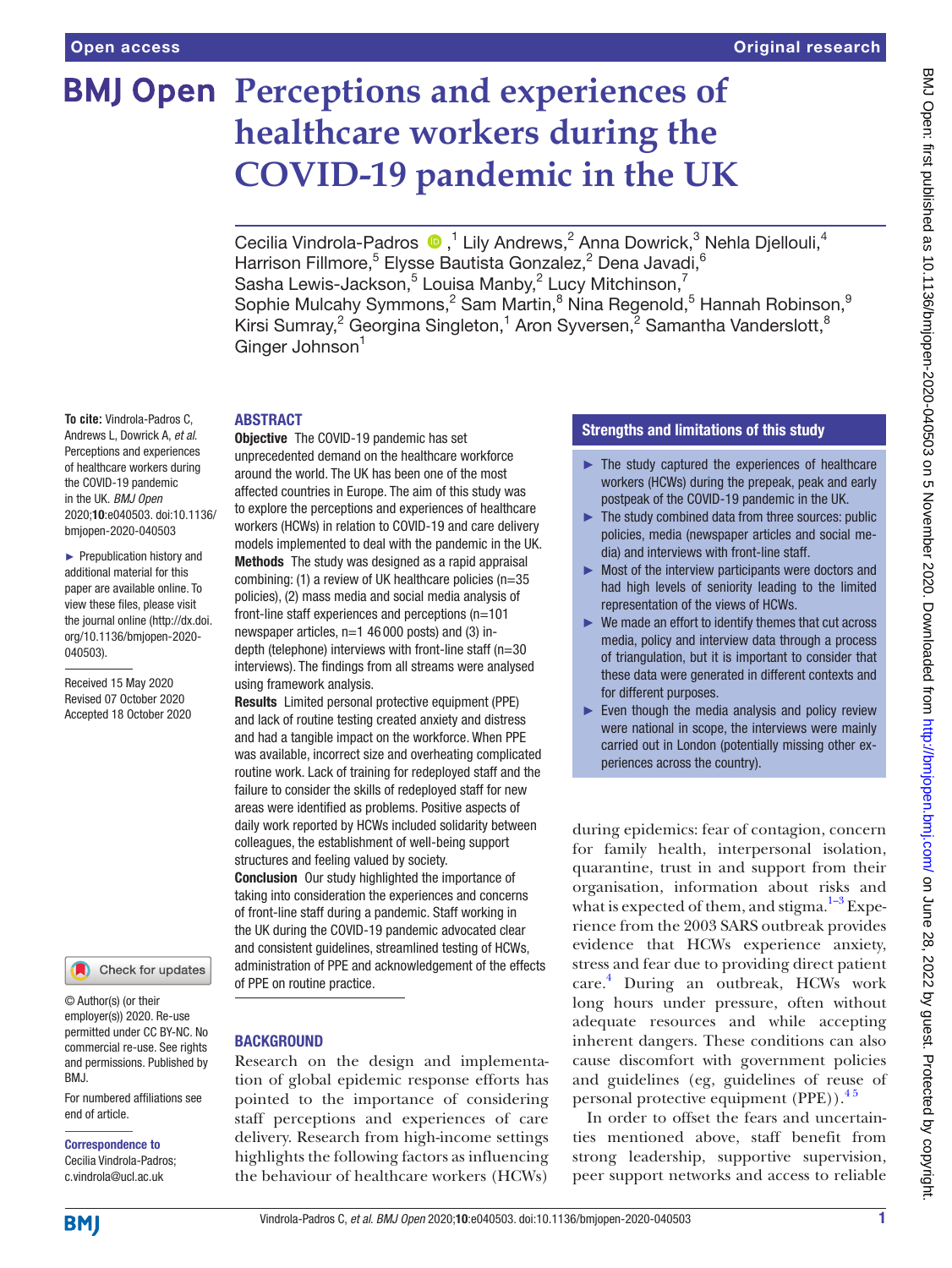communication technology.[4 6](#page-6-1) Potential strategies to mitigate stress include: organisational implementation of infection prevention control, delivery of staff training and complying with the supply of  $PPE.<sup>17-9</sup>$  These studies have called for more research into factors that influence HCWs' experiences of providing care during infectious disease outbreaks.

The COVID-19 pandemic has set unprecedented demand on healthcare systems globally. Emerging research from multiple countries have included reports of HCW fatigue, distress and anxiety as well as positive emotional responses (eg, 'growth under pressure') and helpful coping mechanisms.<sup>[10–12](#page-6-2)</sup> In the case of the UK, the COVID-19 pandemic impacted a public healthcare system, the National Health Service (NHS), already struggling with workforce issues including high vacancy and low retention rates of staff, limited bed capacity, and funding cuts. $13$  On 23 March 2020, the UK went into lockdown with social distancing policies implemented across the population in an attempt to reduce the transmission of COVID-19 and the burden on the healthcare system. In order to increase capacity across hospitals, the NHS announced on 15 April 2020 the prioritisation of cancer treatments and suspension of all non-urgent elective surgery for 3months. Operating theatres were also repurposed, and private facilities were commissioned for NHS services.<sup>[14](#page-6-4)</sup>

Strategies to address workforce gaps included: the redeployment of staff, the reintegration of recently retired staff into the active workforce, and early graduation of medical students.[12](#page-6-5) Recent surveys have reported staff

anxiety and fears regarding their ability to safely carry out their daily work.<sup>15 16</sup> However, more in-depth, qualitative analyses of the experiences of front-line staff in the UK during the COVID-19 pandemic are missing. We have sought to address this gap by carrying out a rapid appraisal to explore the perceptions and experiences of HCWs in relation to COVID-19 and care delivery models implemented to deal with the pandemic in the UK.

## RESEARCH QUESTIONS

The main research questions guiding the study were:

- 1. What are HCWs experiences of delivering care in the context of the COVID-19 pandemic?
- 2. Do HCWs feel they have the proper training and supplies to work with patients potentially infected with COVID-19? If not, what additional resources would help them to do their work more effectively?
- 3. Do HCWs experience any concerns delivering care in the context of a pandemic? If so, what are the underlying causes of their concerns with regards to COVID-19 and how can these be addressed?

## **METHODS**

The study was designed as a rapid appraisal combining three streams of work: (1) a review of UK healthcare policies, (2) mass media and social media analysis of front-line staff experiences and perceptions during the pandemic and (3) in-depth (telephone) interviews with front-line staff (see [table](#page-1-0) 1). In this article, we share

<span id="page-1-0"></span>

| Table 1<br>Rapid appraisal design                                                                   |                                                                                                           |                                                                                                                                                                   |  |  |
|-----------------------------------------------------------------------------------------------------|-----------------------------------------------------------------------------------------------------------|-------------------------------------------------------------------------------------------------------------------------------------------------------------------|--|--|
| Method of data collection                                                                           | Sample                                                                                                    | <b>Method of data analysis</b>                                                                                                                                    |  |  |
| Policies were selected from<br>legislation.gov.uk, gov.uk, NHSE and<br>PHE databases.               | 35 policies published between 1<br>December 2019 and 20 April 2020.                                       | Data were extracted into Excel by one<br>researcher and cross-checked by a second<br>researcher who created a conceptual<br>framework to categorise the policies. |  |  |
| Review of newspaper articles<br>obtained from LexisNexis.                                           | 101 newspaper articles published<br>between 1 December 2019 and 20<br>April 2020.                         | Data extracted using REDCap and analysed<br>for content using framework analysis (coding<br>carried out by two researchers).                                      |  |  |
| Data were selected using the<br>software 'Meltwater' and sorted into<br>pre-established categories. | 146000 social media posts were<br>collected from the period between 1<br>December 2019 and 30 April 2020. | Two researchers analysed content using<br>inclusion and exclusion framework, and<br>coded the selected posts independently.                                       |  |  |
| In-depth, semistructured telephone<br>interviews with a purposive sample<br>of staff.               | 30 staff members working in<br>emergency departments and intensive<br>care units in three hospitals:      | RAP sheets were used to synthesise findings<br>on an ongoing basis. Selected transcripts<br>were generated and analysed using<br>framework analysis.              |  |  |
|                                                                                                     | <b>Male: 13</b>                                                                                           |                                                                                                                                                                   |  |  |
|                                                                                                     | Female: 17                                                                                                |                                                                                                                                                                   |  |  |
|                                                                                                     | Nurses: 3                                                                                                 |                                                                                                                                                                   |  |  |
|                                                                                                     | Doctors: 25                                                                                               |                                                                                                                                                                   |  |  |
|                                                                                                     | Allied health professionals: 2                                                                            |                                                                                                                                                                   |  |  |
|                                                                                                     | Senior staff: 18<br>Junior staff: 12                                                                      |                                                                                                                                                                   |  |  |
|                                                                                                     |                                                                                                           |                                                                                                                                                                   |  |  |

NHSE, National Health Service England; PHE, Public Health England; RAP, rapid assessment procedures; REDCap, Research Electronic Data Capture.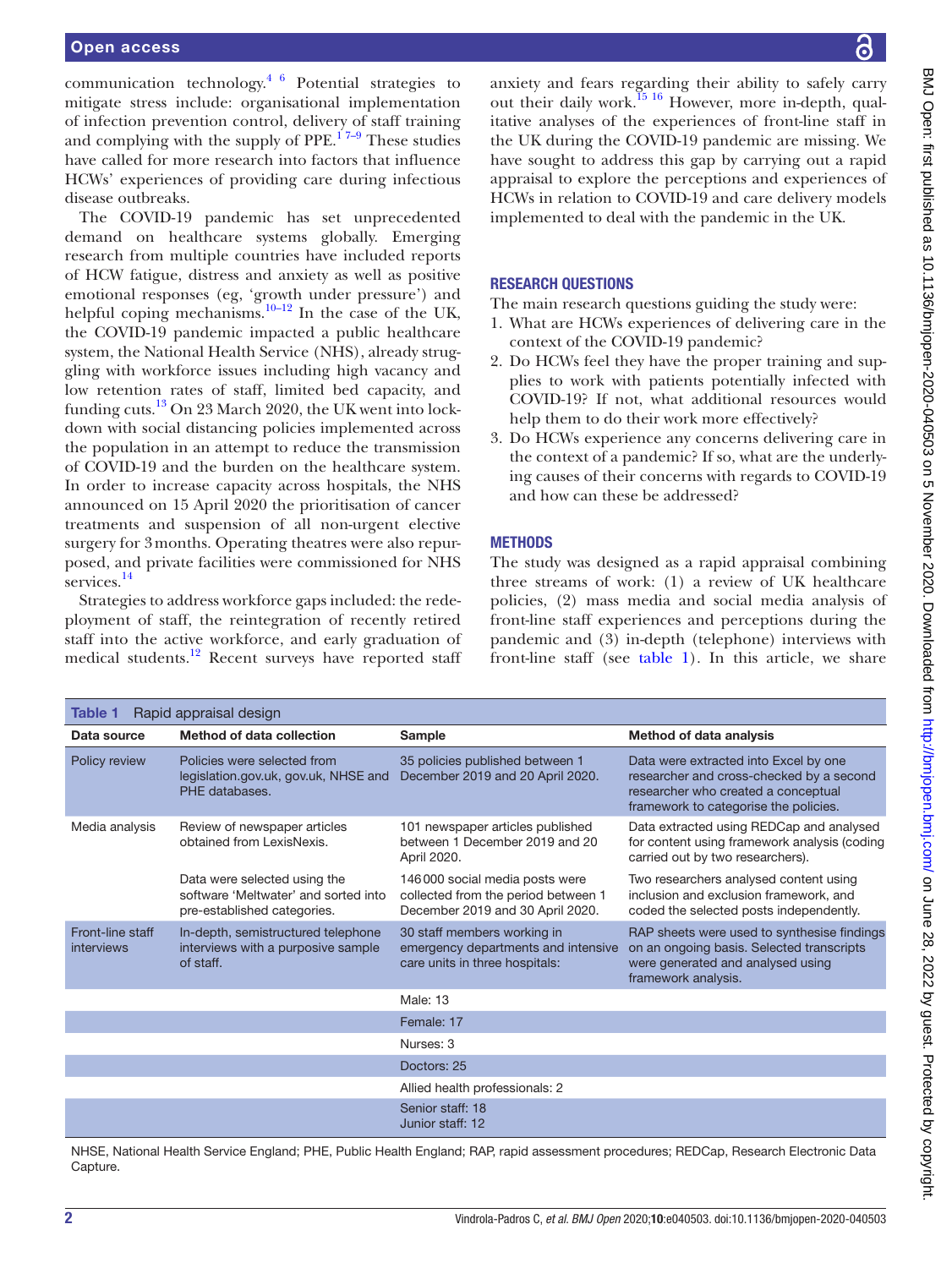emerging findings from this study based on data collected from December 2019 to the end of April 2020 (covering the pandemic prepeak, peak and early postpeak). Rapid appraisals are commonly developed to collect and analyse data in a targeted and iterative way within limited timeframes, often to 'diagnose' a situation.<sup>[17 18](#page-6-7)</sup> A rapid appraisal design often combines two or more methods of data collection and then uses triangulation from different sources as a form of data validation.<sup>19</sup> The research team included junior and senior researchers with backgrounds in medical anthropology, public health and medicine. The team leads had experience carrying out rapid qualitative research in the context of infectious epidemics.

# UK healthcare policy review

The aim of the healthcare policy review was to understand how healthcare delivery has been reorganised in light of the COVID-19 pandemic in the UK. We followed the framework set out by Tricco *et al*[19](#page-6-8) for rapid evidence synthesis. We searched for government policies on legislation.gov.uk, gov.uk, NHS England and Public Health England (PHE) databases using the search strategy and inclusion criteria included in [online supplemental](https://dx.doi.org/10.1136/bmjopen-2020-040503) [appendix 1](https://dx.doi.org/10.1136/bmjopen-2020-040503).

One researcher selected the policies that met these criteria. A second researcher reviewed the policies and extracted data regarding the type of policy, healthcare sector it was aimed at, the type of changes in healthcare delivery it proposed and the duration of these changes. Data were cross-checked across reviewers. Using framework analysis, $2^0$  a third researcher with expertise in health systems analysis identified the main topics emerging from the data and developed a conceptual framework tailored to the unique characteristics of the COVID-19 response. The framework development was cross-referenced with elements described in the WHO's Strategic Framework for Emergency Preparedness and Khan *et al*<sup>82</sup> Public Health Emergency Preparedness Framework. The tailored framework became a working document that was modified as new policies were added to the analysis, and as existing policies were amended by government authorities.

# Mass media and social media analysis

The aim of the media analysis was to capture the perceptions and experiences of HCWs as reported by them or third parties in the media. We used the same approach for rapid evidence synthesis as in the case of the policy review. The media analysis included a review of mass media (mainly newspaper articles) and social media.

# Mass media

We reviewed published newspaper articles by running a search on the Nexis database. The full-search strategy and inclusion criteria can be found in [online supplemental](https://dx.doi.org/10.1136/bmjopen-2020-040503) [appendix 1.](https://dx.doi.org/10.1136/bmjopen-2020-040503) Results were exported into Excel spreadsheets. We also handsearched newspaper and magazine articles in relevant media sources. One researcher

screened the articles in the title and full-text phase, and two researchers cross-checked exclusions. Disagreements were discussed until consensus was reached.

The included articles were analysed using a data extraction form developed in Research Electronic Data Capture (REDCap). The form was developed and piloted after the initial screening of full-text articles by two independent researchers using a random sample of five articles. Disagreements were discussed until consensus was reached. The data extraction form was finalised based on the findings from the pilot. Data were exported from REDCap and the main article characteristics were synthesised. The information entered was exported from REDCap and analysed using framework analysis.<sup>20</sup>

# Social media

Our sample concentrated on Twitter, but we also searched for relevant content on Reddit, Facebook (publicly available groups), Instagram (public accounts) and YouTube. Using the media monitoring software 'Meltwater', $^{22}$  we conducted an English language Boolean query keyword search. The search terms were adapted from those used for the mass media search, excluding for irrelevant posts. All posts were coded by two researchers into predefined categories to create a final dataset. We checked intercoder reliability and code in parallel to determine if this diverged too greatly below a predetermined accuracy score.

Once the initial coding was complete, we cleaned the dataset of duplicates or semiduplicates (eg, when a post is retweeted with the prefix 'RT' or by a user/bot that uses random characters to avoid being recognised by Twitter detection algorithms for mass postings). We used semantic discourse and topic analysis in order to understand the most frequent and weighted keywords, viral hashtags and prioritised themes of discussion, and clusters of topics (within and across countries) with a primary focus on the UK. The analysis was put into context with the outbreak situation in the UK, and the corresponding response of the government and public to the operation of the health system.

# In-depth (telephone) interviews

In-depth, semistructured interviews with front-line staff were carried out over the telephone during April 2020, and audio recorded with consent of the participants. Interviews with staff are ongoing and will continue to document perceptions and experiences as the pandemic evolves. Interview topics focused on HCW perceptions of the virus, patients, and the healthcare system (see interview topic guide in [online supplemental appendix 2\)](https://dx.doi.org/10.1136/bmjopen-2020-040503). Following a rapid appraisal design, five interviewers took detailed notes during the interviews (in addition to the audio recording).

# Recruitment and ethical review

Local hospital leads identified potential research participants based on a pre-established sampling framework.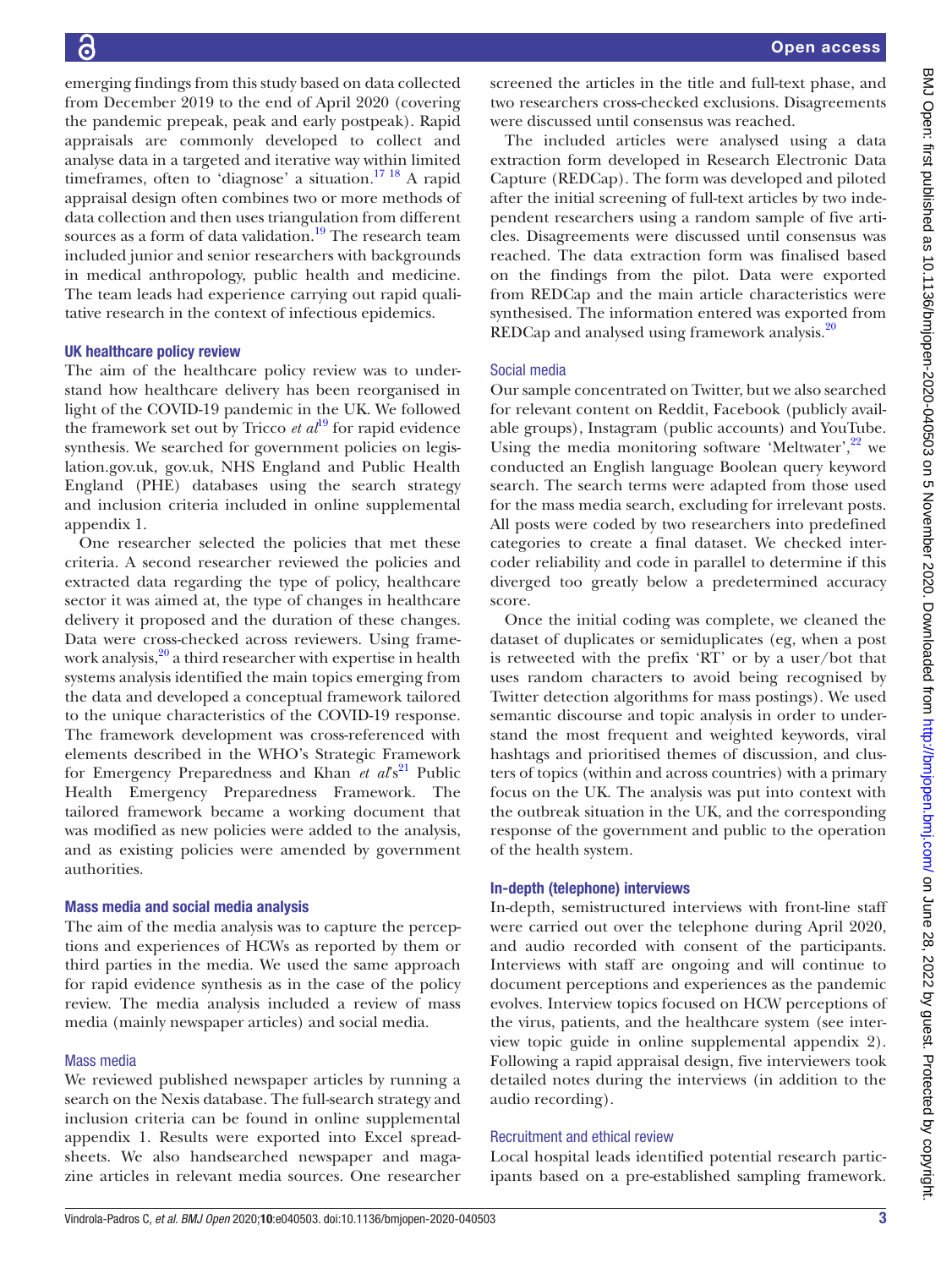## Open access

Potential participants were provided with a copy of the participant information sheet and were asked if they would be interested in being contacted by a researcher. If they agreed, the researcher then sent them the participant information sheet again and asked them if they had any questions about the study. If the staff member agreed to take part in the study, they were asked to sign a consent form and the researcher arranged a time for the telephone interview. Participants were reminded that their participation in the study was voluntary, they could withdraw at any time and the research team would maintain their anonymity. No participants decided to withdraw throughout the course of the study.

## Sampling

The interviews were carried out with a purposive sample of HCWs delivering care in three hospitals (see [table](#page-1-0) 1 for a description of the professional groups). The sampling was guided by a sampling framework designed to recruit participants from different professional groups, gender and levels of seniority.

#### Analysis of interview data

The interview notes were imported into a summarising rapid assessment procedures (RAP) sheet.<sup>[23](#page-6-12)</sup> RAP sheets allowed for the early identification of findings and facilitated the implementation of analysis as data collection was ongoing. Key segments of interview data were also selectively transcribed and analysed using framework analysis. Members of the research team familiarised themselves with the data and developed an initial coding framework. After the framework was agreed, it was applied to the interview transcripts and data were charted in an Excel spreadsheet. The categories used for the framework were informed by our research questions but we were also sensitive to topics emerging from the data. After the data were charted, we explored the framework categories for relationships.

#### **RESULTS**

In this section, we present the main emerging findings from the three streams of work (see [table](#page-4-0) 2 for a summary).

#### Changing guidelines and limited training

Some HCWs were redeployed and relieved of their regular duties to provide support for a surge in admissions and increase capacity in intensive care unit (ICU). Staff reported feelings of apprehension regarding redeployment, but described colleagues as very supportive through the transition. Very few HCWs reported being adequately trained for their redeployment; often, PPE training or PPE simulation was the only support available from management. The analysis of newspaper articles indicated that HCWs felt that advice, information and training were insufficient (or too rapidly changing), this feeling was demonstrated further in the social media

analysis. HCWs communicated the inconsistency in advice and in many cases, this led to an increased sense of lack of preparedness and ability to cope.

Social media analysis found that to support each other through the need for training and changes in delivery of care and redeployment, HCWs were setting up weekly chats via Twitter around specific hashtags (eg, #Physio-Talk), where discussions of new COVID-19 procedures in the treatment and rehabilitation of patients and online training slides were shared. Remote training materials were also utilised for newly redeployed staff, while evolving guidelines were adapted to help train medical students close to graduating. Transcripts of these chats and any policy or other documents shared were archived on related websites/online platforms, so that HCWs could refer to these on an ongoing basis.

## Testing of HCWs

Our policy review indicated that, by 27 March 2020, the government set to establish a testing programme using three laboratories to develop testing kits for all NHS staff with the objective of testing all HCWs for COVID-19. $^{24}$  $^{24}$  $^{24}$ Our interviews indicated that staff perceived the testing of HCWs as an intrinsic component of sustaining a healthy workforce throughout the pandemic, though there was ambivalence about the speed and effectiveness of tests. This ambivalence was especially true during the first few weeks of the pandemic, when staff reported having to stay home if they or someone in their household presented with symptoms indicative of COVID-19, putting extra pressure on the remaining staff. This reportedly improved towards the end of data collection, but tests were still difficult to access for some and high levels of false negatives remained an issue.

## Concerns about contagion and personal wellbeing

One of the main areas of concern, particularly towards the end of data collection was related to PPE. The policy review indicated that, prior to addressing a patient's needs, HCWs must don the appropriate PPE and ensure adequate hand hygiene. Despite the fact that some of the PPE recommended for use during the COVID-19 outbreak is single use, on 17 April 2020, PHE approved the reuse of PPE in cases where there was an acute shortage and where it was 'safe to do so'.<sup>25</sup>

The analysis of newspaper articles indicated that there was frustration expressed by HCWs at changing advice, hospitals not keeping up-to-date or lack of advice all together. Advice, information and training enveloped PPE, self-isolation, quarantining of patients, testing and the protection of HCW's (and their families). In the interviews, many HCWs stated that PPE guidance had changed multiple times for specific procedures and across the hospital (sometimes every week); donning PPE incorrectly and then bringing the virus home to their families had therefore become a source of anxiety. One senior doctor reported, 'PPE training only happened because of local engagement from clinicians rather than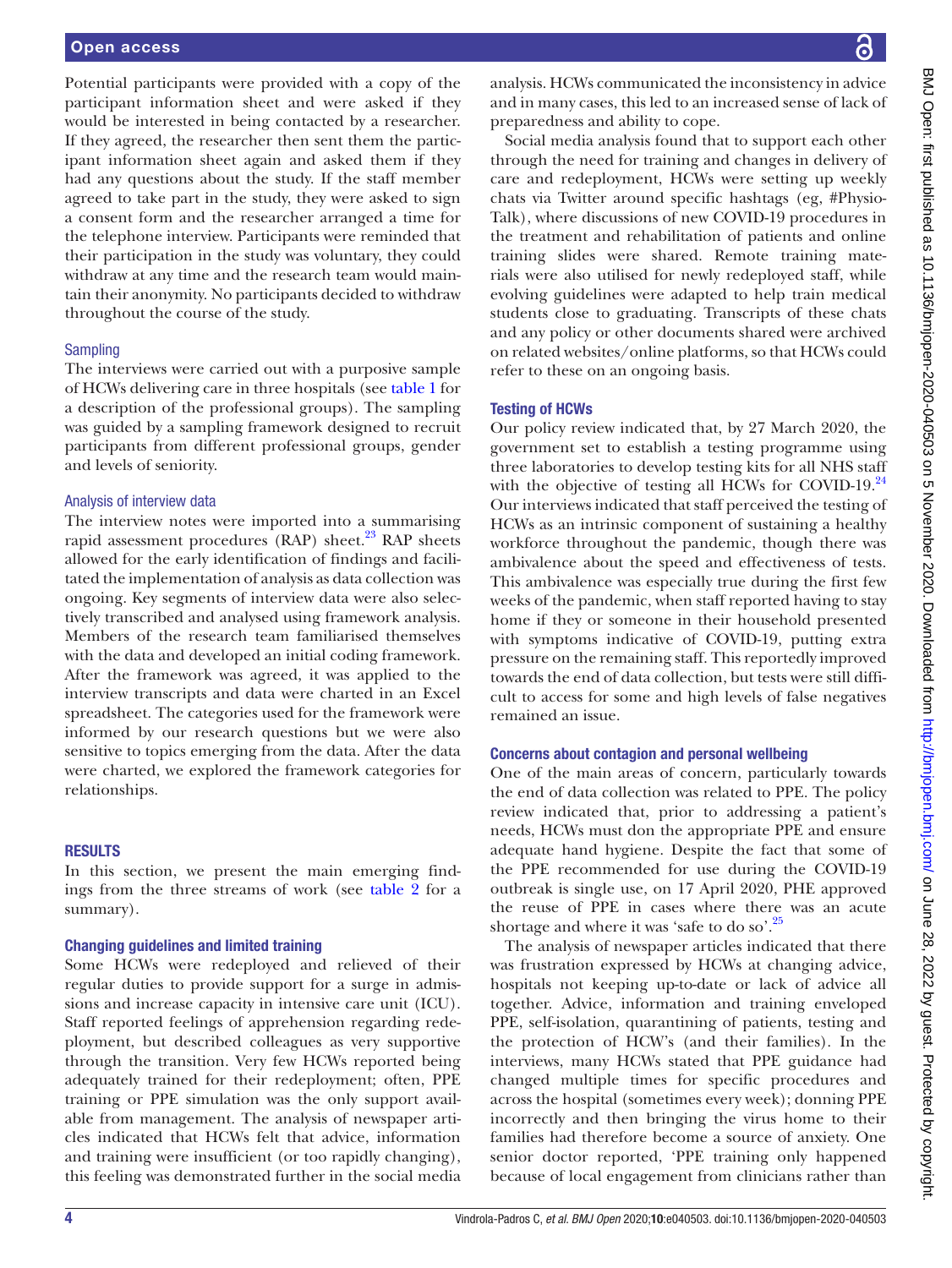<span id="page-4-0"></span>

| Table 2 Summary of findings from all three workstreams                                 |                                                                                                                                                                                                          |                                                                                                                                                                                                                                                                                                                                                                |                                                                                                                                                                                 |  |
|----------------------------------------------------------------------------------------|----------------------------------------------------------------------------------------------------------------------------------------------------------------------------------------------------------|----------------------------------------------------------------------------------------------------------------------------------------------------------------------------------------------------------------------------------------------------------------------------------------------------------------------------------------------------------------|---------------------------------------------------------------------------------------------------------------------------------------------------------------------------------|--|
| <b>Emerging findings from all</b><br>three workstreams                                 | <b>Examples from media</b><br>analysis (including social<br>media)                                                                                                                                       | Representative quotes from the<br>interviews                                                                                                                                                                                                                                                                                                                   | <b>Content from UK policies</b>                                                                                                                                                 |  |
| Concerns about changing and<br>inconsistent guidelines                                 | Staff used social media to<br>share guidelines among<br>colleagues.                                                                                                                                      | 'A protocol a day for every single<br>step()becomes obsolete after<br>24 hours'                                                                                                                                                                                                                                                                                | Policies related to PPE, for<br>instance, changed over the<br>course of the pandemic, with<br>one major change being the<br>allowance of PPE reuse.                             |  |
| Lack of training (for redeployed<br>staff but also in relation to PPE)                 | Newspaper articles indicated<br>that HCWs felt that advice,<br>information and training were<br>insufficient.                                                                                            | 'We had training on a specific kind<br>of face mask but other than that<br>have not really had training.'<br>'In ICU the non-specialist nurses<br>change every day and have to<br>relearn skills.'                                                                                                                                                             |                                                                                                                                                                                 |  |
| Lack of streamlined and<br>inconsistent testing of NHS staff are questioning why they, | 'Many healthcare professionals<br>as front-line NHS staff, are<br>continuing to be denied testing<br>for COVID-19 while an MP<br>(Member of Parliament) has<br>not' (News article, 12 March<br>$2020$ ). | 'Staff are jeopardising the life of<br>their own families.'<br>'At one point we were told<br>we might not get tested even<br>though one person in the team<br>had confirmed COVID-19 which<br>seemed to go against previous<br>suggestions.'                                                                                                                   | Policies and the infrastructure<br>for testing HCWs increased<br>throughout the study.                                                                                          |  |
| Difficulties with PPE use (size,<br>overheating, dehydration)                          | HCWs tweeted about<br>Ramadan.                                                                                                                                                                           | 'Claustrophobic, even for half an<br>dehydration and the challenges hour. You can't breathe, it is hot<br>of PPE use when fasting during and heavy. Can't interact properly.' NHS colleagues, to support<br>'Even the small-sized masks are<br>designed for small men rather than stay hydrated while fasting and<br>women.'                                   | Guidelines urged HCWs<br>following Ramadan, and their<br>their need to take breaks and<br>wearing PPE.                                                                          |  |
| Good well-being support                                                                |                                                                                                                                                                                                          | 'We've got a whole well-being<br>group that we've set upthere's<br>been a lot of focus on trying to<br>help staff through this.'<br>'We are busting a gut to do what<br>we can for staff morale.'                                                                                                                                                              | National guidelines have<br>included more information on<br>revised methods of delivering<br>mental health services than<br>on their availability and use by<br>health workers. |  |
| Solidarity among colleagues                                                            | On social media some HCWs<br>affirmed pride in doing their<br>jobs on the front-line despite<br>challenges and fatigue.                                                                                  | 'The way people come together in<br>a crisis has been a very enjoyable<br>part of itstaff have formed new<br>connections which I think they'll<br>strengthen our network at work<br>and strengthen the way we work<br>together.                                                                                                                                |                                                                                                                                                                                 |  |
| Demonstration that quick<br>changes are possible in the<br>healthcare system           | "We would not expect our<br>system to be overwhelmed but<br>would expect it to be radically<br>changed (News article,<br>05/03/2020).'                                                                   | 'Demonstrated that change can be Rapid establishment of<br>done quickly, what normally takes<br>a year can be done in week (red<br>tape). We are able to do more in a<br>short time.'<br>'Some of what we've had to do<br>will be the catalyst for changes<br>that we thought we would make at<br>some point in the future but hadn't<br>had the means to do.' | 3 laboratories to develop<br>COVID-19 testing kits to test<br>HCWs.                                                                                                             |  |

HCW, healthcare worker; ICU, intensive care unit; NHS, National Health Service; PPE, protective equipment.

management.' Anxiety was worsened by media reports of HCWs becoming ill. Where staff were confident with PPE supply, this was because managers fought to ensure their staff had enough. Visors were mentioned as being specifically hard to locate.

PPE sizes were considered too large by some of the female staff and there were reports of staff overheating

during long shifts wearing PPE combined with difficulties taking water and toilet breaks while wearing equipment. The interviews carried out towards the end of April found that the warmer climate (and lack of airconditioned hospital facilities) and the start of Ramadan exacerbated these difficulties. Some staff reported that regulations implemented to allow HCW breaks every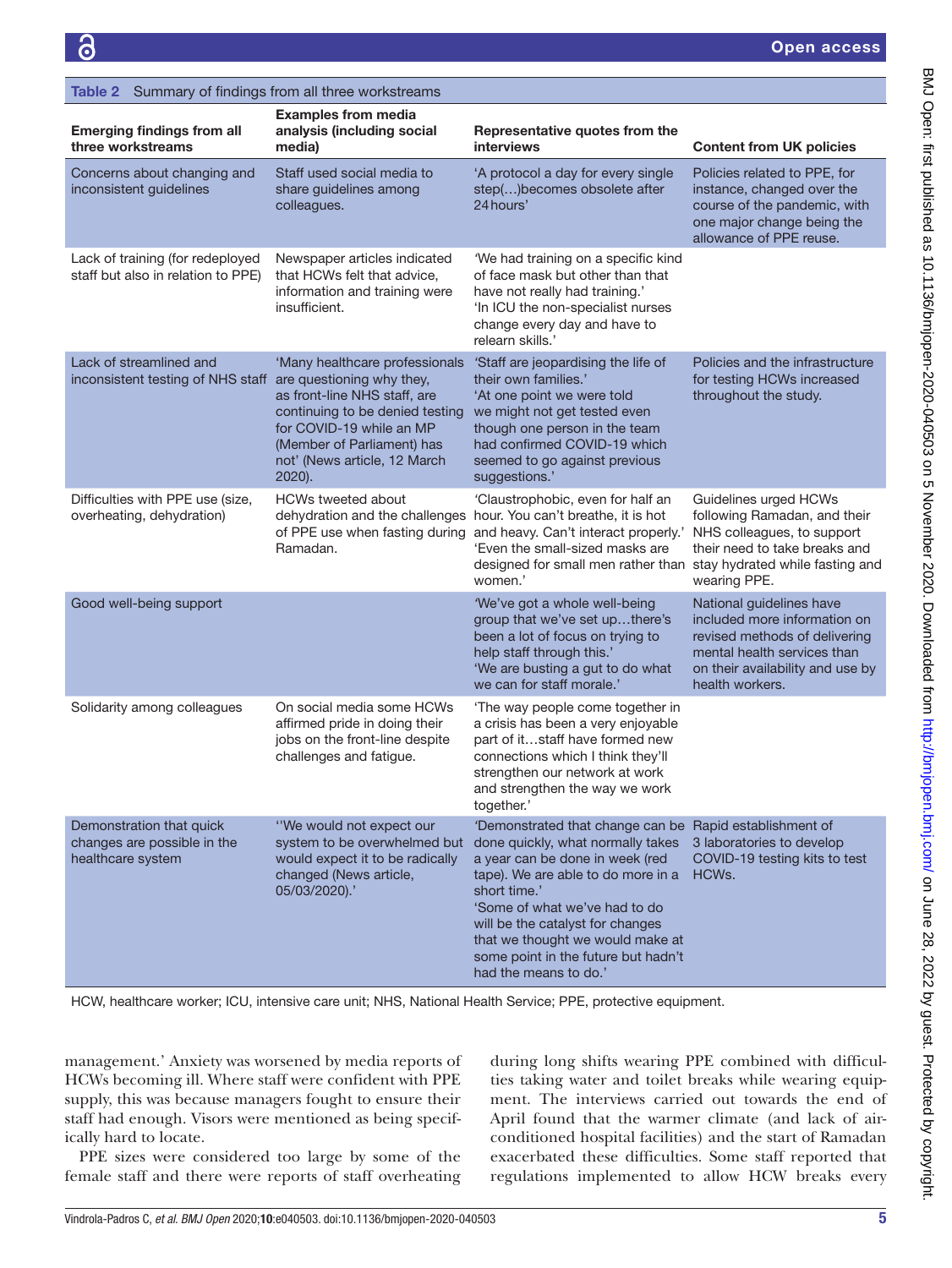2hours wearing PPE were often not feasible due to limited staff capacity, guilt at 'wasting' PPE (in single use equipment) and the time burden of changing in and out of PPE. On social media, worry surrounding dehydration was also expressed by HCWs tweeting about dehydration and fasting during Ramadan (n=30 tweets between 15 April and 26 April). This was met with response from various NHS hospital and hospital Twitter accounts and a collaboration between the NHS Muslim network, the British Islamic Medical Association and the NHS (n=10 tweets). They shared links and infographic guidelines on Twitter, urging HCWs following Ramadan and their NHS colleagues to support the need to take breaks and stay hydrated while fasting and wearing PPE.<sup>26</sup>

## Areas of good practice

Many staff members reported that working conditions were very stressful and anxiety-inducing, but that wellbeing support was variable across hospitals. Many HCWs appreciated the increased availability of psychological support and having a physical space they could use for breaks (eg, 'wobble rooms', sofas, health hubs). However, some staff called for more support on site and the establishment of support programmes that could align to their current working dynamics: 'Part of the problem for the official support, there is a psychologist who's offering sessions, but they are in the middle of the day. So, you wouldn't be able to go if you were on nights, or if you are clinically busy you can't really attend that in the middle of the shift' (Anaesthetist). HCWs expressed many positive feelings regarding the morale and camaraderie of staff. Many voiced their appreciation of food support from neighbours and local businesses and felt that the public really recognised the importance of the NHS. On social media, a wide variety of HCWs affirmed pride in their jobs and called on the need to be adaptable, resilient and flexible, often using the #NHSheroes hashtag. HCWs were appreciative of the positive messages and rainbow pictures from the public and donations, especially visors. Several HCWs called for a better celebration of successes by sharing good news stories and figures about patients recovering and being discharged.

## Recommendations for other countries and future pandemics

When asked about recommendations, staff continuously requested improved testing and consistent guidance for PPE for all staff. Staff also explained that allowing breaks every 2hours while wearing PPE was effective in preventing dehydration. It was mentioned that there needed to be improved redeployment of staff, specifically nurses. There were concerns that some nurses were sent to new areas without considering their skillset. Clearer guidance at an earlier stage was also called for, specifically in relation to training. Some senior doctors felt that they had to take control and offer training, rather than it being delivered by managers.

Overall, it was widely reported that the pandemic had instigated rapid changes to the system, of which many would usually take a long time to implement. Several HCWs believed that change in the system should be continued and that improvements should not be undone. For example, one senior doctor explained that with moving forward, 'the key thing is to not reduce the care capacity once it's been increased.'

# **DISCUSSION**

The COVID-19 pandemic in the UK shed light on existing fractures and deficiencies in the healthcare system related to underfunding, workforce deficiencies, and fragmentation. Our study found similar concerns from front-line staff relating to care delivery during COVID-19 as those reported by other countries.  $27-29$  Rapidly changing guidelines, limited PPE and lack of routine testing created anxiety and distress and had a tangible impact on efforts to maintain a sustainable workforce. When PPE was available, incorrect sizes and overheating complicated routine work. A recent review on factors acting as barriers and enablers in HCWs' adherence to infection control guidelines confirmed these findings. $30$ 

The redeployment of HCWs was used as a strategy to deal with capacity concerns, but lack of training for redeployed staff and the failure to consider the skills of redeployed staff and their match to the skills needed in new areas were identified as problems. Recent publications on staff redeployment to ICUs during the pandemic have highlighted the importance of carrying out detailed skills assessments of redeployed staff to ensure their expertise are used proactively to address patient needs.<sup>31 32</sup> Some publications have also underscored the importance of intensive, yet comprehensive, training programmes for redeployed staff, particularly those that combine classroom and practice-based training and seek to build skillsets in the workforce that will be maintained after the epidemiological peak. $3334$  This last point on the sustainability of a skilled workforce has become particularly relevant as several countries are having to rely on redeployment on a nearly continuous basis to deal with the demand of second and third surges of patients.

In the case of our study, positive aspects of daily work reported by HCWs included solidarity between colleagues (in person and through social media platforms), the establishment of well-being support structures, and feeling valued by society. Sun and colleagues $10$  report a similar situation in China, where good teamwork within nursing teams generated positive emotions during the pandemic. Several authors have also highlighted the importance of clear guidelines for well-being support, $\frac{11 \cdot 12}{11}$  but we would argue that these guidelines need to be developed without losing sight of the realities of HCWs working on the ground, where fatigue and work pressures might not allow them to visit group support meetings or make use of quiet rooms for relaxation.<sup>3</sup>

A positive factor outlined by HCWs in the UK was that they felt that they were able to implement changes in routine practice at a rapid pace. The pressures generated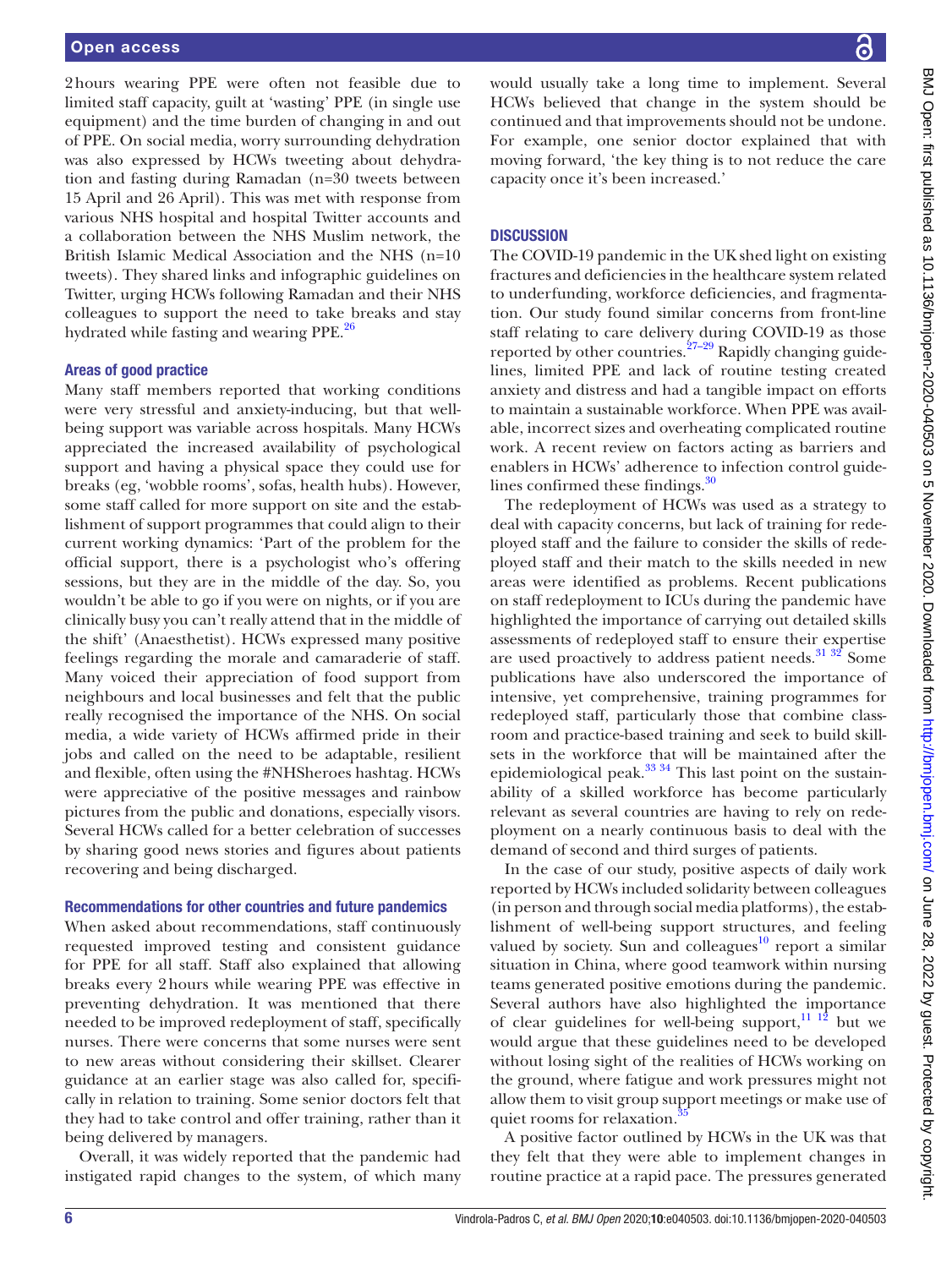by the pandemic restructured internal processes, so clinicians and managers working on the front-line felt their proposals were heard by senior staff, removing the usual 'red tape'. A question that remains is the extent to which these approaches to transformation and quality improvement will remain after the pandemic has subsided or as Swaithes and colleagues have asked, how can we 'lock' in this learning?. $36$  According to these authors, the maintenance of collaborative relationships, strategic leadership and a focus on organisational learning will be key components in the permanence of continuous service improvement.

Our study highlights the importance of taking into consideration the experiences and concerns of front-line staff during a pandemic. In the case of COVID-19, staff have advocated in favour of clear and consistent guidelines, streamlined testing of HCWs, administration of PPE and acknowledgement of the effects of PPE on movement and heat. Our study has also shown that supportive working environments can be motivating for staff under pressure and valuable learning—particularly in relation to the processes used to make improvements in care delivery—can emerge from the challenging circumstances of delivering care in the context of a pandemic.

#### Author affiliations

<sup>1</sup>Department of Targeted Intervention, University College London, London, UK <sup>2</sup>Institute of Epidemiology and Healthcare, University College London, London, UK <sup>3</sup>Institute of Population Health Sciences, Queen Mary University of London, London, UK

<sup>4</sup>Institute of Global Health, University College London, London, UK

5 Department of Anthropology, University College London, London, UK

<sup>6</sup> Harvard TH Chan School of Public Health, Department of Social and Behavioral Sciences, Harvard University, Cambridge, Massachusetts, USA

<sup>7</sup> Marie Curie Palliative Care Research Department, Division of Psychiatry, University College London, London, United Kingdom

<sup>8</sup>Oxford Vaccine Group, Centre for Clinical Vaccinology and Tropical Medicine (CCVTM), Oxford University, Oxford, UK

<sup>9</sup>School for Policy Studies, Bristol University, Bristol, United Kingdom

Twitter Cecilia Vindrola-Padros [@CeciliaVindrola](https://twitter.com/CeciliaVindrola), Elysse Bautista Gonzalez [@](https://twitter.com/ElysseBg) [ElysseBg](https://twitter.com/ElysseBg), Louisa Manby [@LJ\\_Manby](https://twitter.com/LJ_Manby), Sam Martin [@DigitalCoeliac](https://twitter.com/DigitalCoeliac), Nina Regenold [@NinaRegenold](https://twitter.com/NinaRegenold) and Samantha Vanderslott [@SJVanders](https://twitter.com/SJVanders)

Contributors CV-P and GJ designed the study. LA, EBG, HR, SMS, SM and SV contributed to the media analysis. LM and SL-J contributed to the policy review. AD, HF, LMi, NR, KS, GS, AS contributed to the telephone interviews. LA, SM, SV, ND, DJ, AD, LMi, NR, KS, GS, AS, LM, GJ, SMS and SL-J participated in the analysis of data. CV-P led the drafting of the manuscript, but all authors contributed to the writing and approved the final version before submission.

Funding The authors have not declared a specific grant for this research from any funding agency in the public, commercial or not-for-profit sectors.

#### Competing interests None declared.

Patient consent for publication Not required.

Ethics approval The study was reviewed and approved by the Health Research Authority (HRA) (IRAS: 282069) and the R&D offices of the hospitals where the study took place.

Provenance and peer review Not commissioned; externally peer reviewed.

Data availability statement All data relevant to the study are included in the article or uploaded as online supplemental information.

This content has been supplied by the author(s). It has not been vetted by BMJ Publishing Group Limited (BMJ) and may not have been peer-reviewed. Any opinions or recommendations discussed are solely those of the author(s) and are not endorsed by BMJ. BMJ disclaims all liability and responsibility arising from any reliance placed on the content. Where the content includes any translated material, BMJ does not warrant the accuracy and reliability of the translations (including but not limited to local regulations, clinical guidelines, terminology, drug names and drug dosages), and is not responsible for any error and/or omissions arising from translation and adaptation or otherwise.

Open access This is an open access article distributed in accordance with the Creative Commons Attribution Non Commercial (CC BY-NC 4.0) license, which permits others to distribute, remix, adapt, build upon this work non-commercially, and license their derivative works on different terms, provided the original work is properly cited, appropriate credit is given, any changes made indicated, and the use is non-commercial. See: [http://creativecommons.org/licenses/by-nc/4.0/.](http://creativecommons.org/licenses/by-nc/4.0/)

## ORCID iD

Cecilia Vindrola-Padros<http://orcid.org/0000-0001-7859-1646>

## **REFERENCES**

- <span id="page-6-0"></span>1 Koh Y, Hegney DG, Drury V, *et al*. Comprehensive systematic review of healthcare workers' perceptions of risk and use of coping strategies towards emerging respiratory infectious diseases. *[Int J](http://dx.doi.org/10.1111/j.1744-1609.2011.00242.x)  [Evid Based Healthc](http://dx.doi.org/10.1111/j.1744-1609.2011.00242.x)* 2011;9:403–19.
- 2 Ives J, Greenfield S, Parry JM, *et al*. Healthcare workers' attitudes to working during pandemic influenza: a qualitative study. *[BMC Public](http://dx.doi.org/10.1186/1471-2458-9-56)  [Health](http://dx.doi.org/10.1186/1471-2458-9-56)* 2009;9:56.
- 3 Imai H, Matsuishi K, Ito A, *et al*. Factors associated with motivation and hesitation to work among health professionals during a public crisis: a cross sectional study of hospital workers in Japan during the pandemic (H1N1) 2009. *[BMC Public Health](http://dx.doi.org/10.1186/1471-2458-10-672)* 2010;10:672.
- <span id="page-6-1"></span>4 Wu PE, Styra R, Gold WL. Mitigating the psychological effects of COVID-19 on health care workers. *[CMAJ](http://dx.doi.org/10.1503/cmaj.200519)* 2020;192:E459–60.
- 5 Schwartz J*et al*. Protecting Health Care Workers during the COVID-19 Coronavirus Outbreak -Lessons from Taiwan's SARS response. *Clin Infect Dis* 2020.
- 6 Raven J, Wurie H, Witter S, *et al*. Health workers' experiences of coping with the Ebola epidemic in Sierra Leone's health system: a qualitative study. *[BMC Health Serv Res](http://dx.doi.org/10.1186/s12913-018-3072-3)* 2018;18:251.
- 7 Bartoszko JJ, Farooqi MAM, Alhazzani W, *et al*. Medical masks vs N95 respirators for preventing COVID-19 in healthcare workers: a systematic review and meta-analysis of randomized trials. *[Influenza](http://dx.doi.org/10.1111/irv.12745)  [Other Respir Viruses](http://dx.doi.org/10.1111/irv.12745)* 2020;14:365–73.
- 8 Chang D, Xu H, Rebaza A, *et al*. Protecting health-care workers from subclinical coronavirus infection. *[Lancet Respir Med](http://dx.doi.org/10.1016/S2213-2600(20)30066-7)* 2020;8:e13.
- 9 The Lancet. COVID-19: protecting health-care workers. *[The Lancet](http://dx.doi.org/10.1016/S0140-6736(20)30644-9)* 2020;395:922.
- <span id="page-6-2"></span>10 Sun N, Wei L, Shi S, *et al*. A qualitative study on the psychological experience of caregivers of COVID-19 patients. *[Am J Infect Control](http://dx.doi.org/10.1016/j.ajic.2020.03.018)* 2020;48:592–8.
- <span id="page-6-13"></span>11 Liu Q, Luo D, Haase JE, *et al*. The experiences of health-care providers during the COVID-19 crisis in China: a qualitative study. *[Lancet Glob Health](http://dx.doi.org/10.1016/S2214-109X(20)30204-7)* 2020;8:e790–8.
- <span id="page-6-5"></span>12 Song X, Fu W, Liu X, *et al*. Mental health status of medical staff in emergency departments during the coronavirus disease 2019 epidemic in China. *[Brain Behav Immun](http://dx.doi.org/10.1016/j.bbi.2020.06.002)* 2020;88:60–5.
- <span id="page-6-3"></span>13 Ks F. *The NHS at 70: how good is the NHS?* 2018.
- <span id="page-6-4"></span>14 Willan J, King AJ, Jeffery K, *et al*. Challenges for NHS hospitals during covid-19 epidemic. *[BMJ](http://dx.doi.org/10.1136/bmj.m1117)* 2020;368:m1117.
- <span id="page-6-6"></span>15 RCoA. *View from the frontline of anaesthesia during COVID-19*, 2020.
- 16 RCP. *COVID-19 and its impact on the workforce*, 2020.
- <span id="page-6-7"></span>17 Beebe J. Basic concepts and techniques of rapid appraisal. *[Hum](http://dx.doi.org/10.17730/humo.54.1.k84tv883mr2756l3)  [Organ](http://dx.doi.org/10.17730/humo.54.1.k84tv883mr2756l3)* 1995;54:42–51.
- 18 Johnson GA, Vindrola-Padros C. Rapid qualitative research methods during complex health emergencies: a systematic review of the literature. *[Soc Sci Med](http://dx.doi.org/10.1016/j.socscimed.2017.07.029)* 2017;189:63–75.
- <span id="page-6-8"></span>19 Tricco A, Langlois EV, Straus SE, *et al*. *Rapid reviews to strengthen health policy and systems: a practical guide*, 2017.
- <span id="page-6-9"></span>20 Gale NK, Heath G, Cameron E, *et al*. Using the framework method for the analysis of qualitative data in multi-disciplinary health research. *[BMC Med Res Methodol](http://dx.doi.org/10.1186/1471-2288-13-117)* 2013;13:117-2288-13-117.
- <span id="page-6-10"></span>21 Khan Y, O'Sullivan T, Brown A, *et al*. Public health emergency preparedness: a framework to promote resilience. *[BMC Public Health](http://dx.doi.org/10.1186/s12889-018-6250-7)* 2018;18:1344.
- <span id="page-6-11"></span>22 Meltwater official website. Available: [https://www.meltwater.com/en/](https://www.meltwater.com/en/products/social-media-monitoring) [products/social-media-monitoring](https://www.meltwater.com/en/products/social-media-monitoring) [Accessed 17 Sep 2020].
- <span id="page-6-12"></span>23 Vindrola-Padros C, Chisnall G, Cooper S, *et al*. Carrying out rapid qualitative research during a pandemic: emerging lessons from COVID-19. *[Qual Health Res](http://dx.doi.org/10.1177/1049732320951526)* 2020:104973232095152.